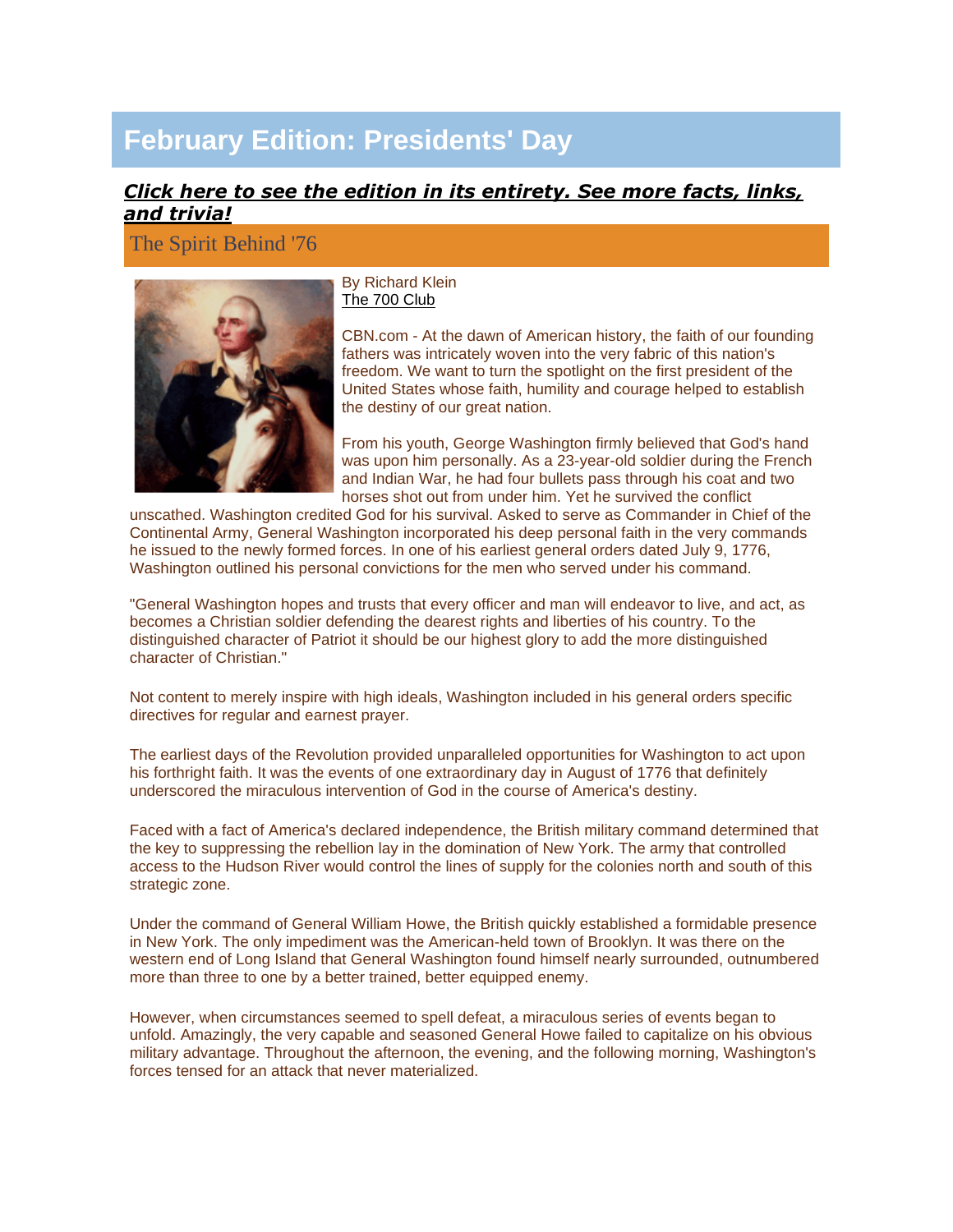By the afternoon of August 28, northeast winds drove a chilling rain across the East River, preventing the British fleet from launching any offensive maneuver. Inspired by the delay, General Washington formulated a daring strategy of escape. Under the storm's cover, he began to remove his beleaguered army by small boats, enabling them to join other American forces a full mile behind enemy lines. As night fell, the inclement weather dissipated and still, Washington's army continued its evacuation without detection. But as the morning sun dawned, the Americans calculated that at least three more hours were needed to transport the last of the 8,000 troops.

One who was actually there best describes what happened next. Major Ben Talimadge, a member of the Continental Army, wrote:

"At this time a very dense fog began to rise, and it seemed to settle in a peculiar manner over both encampments. I recollect this providential occurrence perfectly well, and so very dense was the atmosphere that I could scarcely discern a man at six yards' distance. We tarried until the sun had risen, but fog remained as dense as ever."

What the British discovered when the fog lifted was an empty and abandoned encampment. Washington's army had seemingly vanished, along with all their provisions, cannons and even horses. Instead of defeat, the Americans experienced a temporary setback and regrouped to fight on at a future successful date.

How did General George Washington portray his personal role in the Revolutionary War?

"I was but the humble agent of a favoring heaven, whose benign influence was so often manifested in our behalf, and to whom the praise of victory alone is due."

## Praying With Our Presidents

By Scott Ross [CBN.com](http://rs6.net/tn.jsp?et=1102458449477&e=001pjyow2Ij-gMl_e9MpZey2-VZ0WlzRtcgVlAG3Kid5NOI7c_0WTrzx7_qn_yMrf6gK0cSt4ofl2gdpCLhaGapQ1zoiA3N0k4o) Contributions by *Praying With the Presidents*, by Ron Dicianni

The following are just some of the prayers and pledges I have compiled uttered by our former presidents as they inherited the mantle of President of the United States. It is by no means exhaustive, but will serve to remind us that:

The Most High rules in the kingdom of men and gives it to whomever He chooses. And His kingdom is from generation to generation" (Daniel 4.32 & 34).

On this momentous day, it's always good to reflect on America's historical foundations, because, "If they are destroyed, and torn down, what can the righteous do?" (Psalm 11.3)

#### **Praying With Our Presidents**

"Give me grace to hear You calling on me in Your Word, that it may be wisdom, righteousness, reconciliation and the peace to the saving of the soul in the day of the Lord Jesus Christ." - **George Washington, 1st President of the United States - 1789-1797**

"The great Almighty author of nature, who at first established those rules which regulate the world, can as easily suspend those laws whenever His providence see sufficient reason for such suspension. This can be no objection, then, to the miracles of Jesus Christ." **- John Adams, 2nd**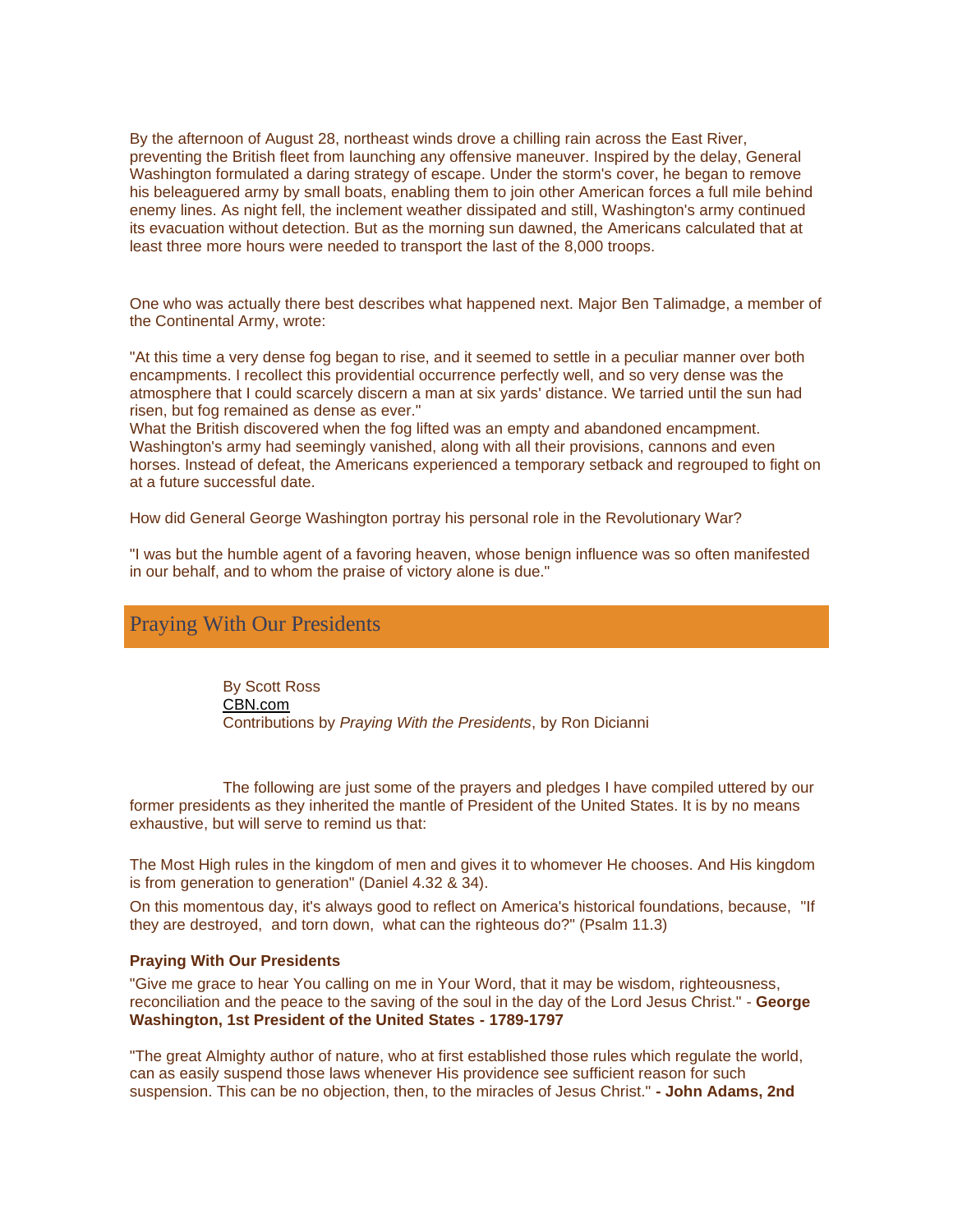### **President of the United States - 1797-1801.**

"In times of prosperity fill our hearts with thankfulness, and in the day of trouble, suffer not our trust in Thee to fail; all of which we ask through Jesus Christ our Lord, amen." **- Thomas Jefferson, 3rd President of the United States - 1801-1809.**

"I speak as a man of the world to men of the world, and I say to you, Search the Scriptures! The Bible is the book of all others, to be read at all ages, and in all conditions of human life." **- John Quincy Adams, 6th President of the United States - 1825-1829.**

"The Bible is the Rock on which this Republic rests." **- Andrew Jackson, 7th President of the United States - 1829-1837.**

"It must be felt that there is no national security but in the nation's humble acknowledged dependence upon God and His overruling providence." **- Franklin Pierce, 14th President of the United States - 1853-1857.**

"I believe the Bible is the best gift God has ever given to man. All the good from the Savior of the world is communicated to us through this book." **- Abraham Lincoln, 16th President of the United States - 1861-1865.**

"No political party can or ought to exist when one of its cornerstones is opposition to freedom of thought and the right to worship God." **- Ulysses S. Grant, 18th President of the United States - 1869-1877.**

"...We not only declare our faith in the Christ of the past but in the present, who is alive forever more. Let me urge you to follow Him, not as the Nazarene, the Man of Galilee, the carpenters son, but as the ever living spiritual person, full of love and compassion, who will stand by you in life and death and eternity." **- James A. Garfield, 20th President of the United States - 1881.**

"Above all, I know there is a Supreme Being who rules in the affairs of men and whose goodness and mercy have always followed the American people, and I know He will not turn from us now if we humbly and reverently seek His powerful aid." **- Grover Cleveland, 22nd and 24th President of the United States - 1885-1889 and 1893-1897.**

"Every thinking man, when he thinks, realizes that the teachings of the Bible are so interwoven and entwined with our whole civic and social life that it would be literally - I do not mean figuratively, but literally - impossible for us to figure what the loss would be if these teachings were removed. We would lose all the standards by which we now judge both public and private morals; all the standards towards which we, with more or less resolution, strive to raise ourselves." **- Theodore "Teddy" Roosevelt, 26th President of the United States - 1901-1909.**

"I ask of every man and woman in this audience that from this night on, they will realize that part of the destiny of America lies in their daily perusal of the great Book of Revelation. That if they would see America free and pure they will make their own spirits free and pure by this baptism of the Holy Scripture." **- Woodrow Wilson, 28th President of the United States - 1913-1921**

"I have taken the solemn oath of office on that passage of Holy Writ wherein it is asked: 'What doth the Lord require of thee but to do justly, and to love mercy, and to walk humbly with thy God?' This I pledge to God and country." **- Warren G.Harding, 29th President of the United States - 1921- 1923.**

"The foundations of our society and our government rest so much on the teachings of the Bible that it would be difficult to support them if faith in these teachings would cease to be practically universal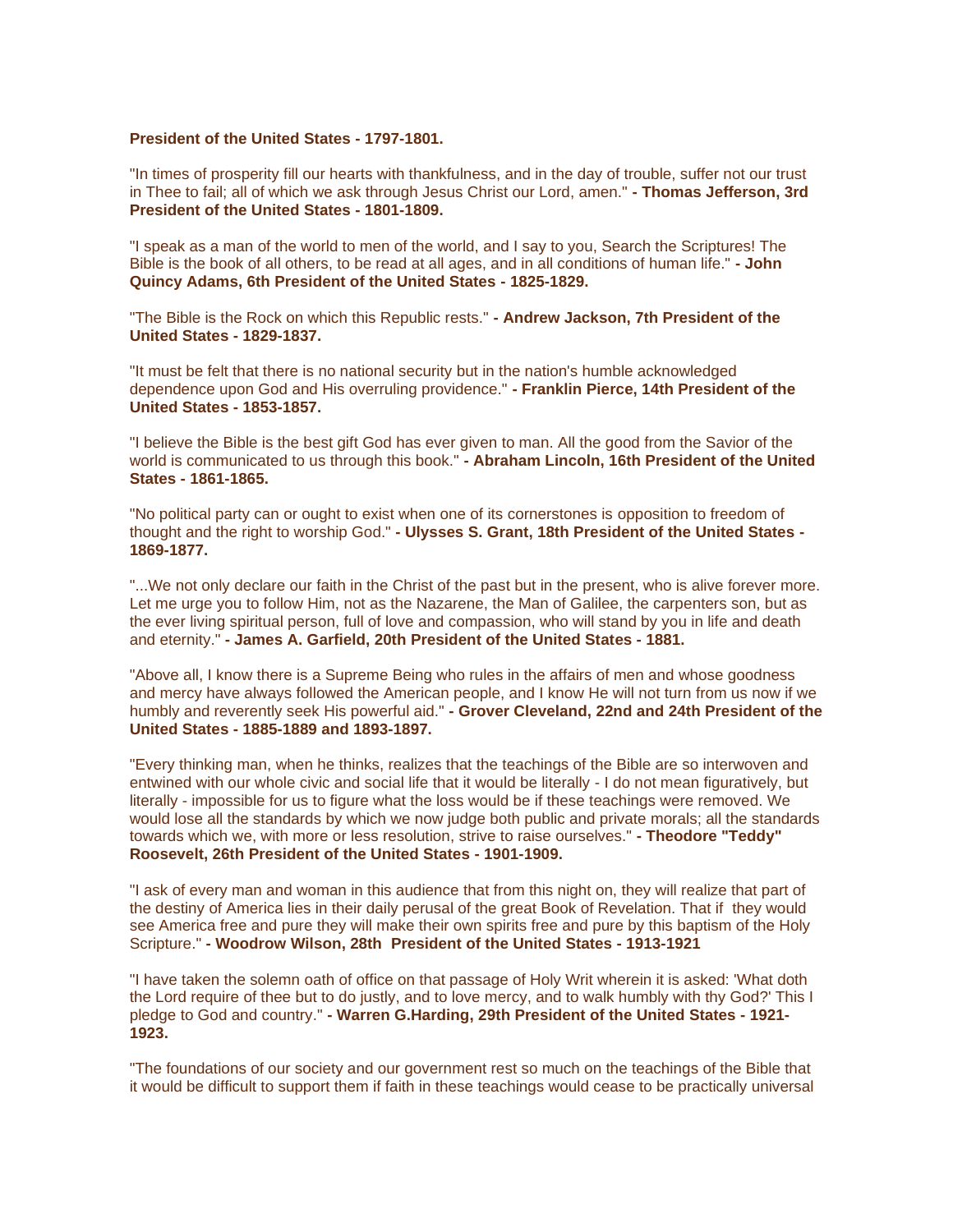in our country." **- Calvin Coolidge, 30th President of the United States - 1923-1929.**

"I humbly pray, Almighty God, in the words of King Solomon: 'Give therefore thy servant an understanding heart to judge thy people, that I may discern between good and bad, for who is able to judge this thy so great a people?' I ask only to be a good and faithful servant of my Lord and my people." **- Harry S. Truman, 33rd President of the United States - 1945-1953.**

"Before all else, we seek, upon our common labor as a nation, the blessings of Almighty God. And the hopes in our hearts fashion the deepest prayers of our whole people." **- Dwight D. Eisenhower, 34th President of the United States - 1853-1961.**

"Let us go forth to lead the land we love, asking His blessing and His help, but knowing that here on earth God's work must truly be our own." **- John Fitzgerald Kennedy, 35th President of the United States - 1961-1963.**

"The men who have guided the destiny of the United States have found the strength for their tasks by going to their knees." **- Lyndon Baines Johnson, 36th President of the United States - 1963- 1969.**

"Let us go forward from here confident in hope, strong in our faith in one another, sustained by our faith in God who created us, and striving always to serve His purpose." **- Richard Milhous Nixon, 37th President of the United States - 1969-1974.**

"I promise to uphold the Constitution, to do what is right as God gives me to see the right, and to do the very best that I can for America. God helping me, I won't let you down." **- Gerald R. Ford, 38th President of the United States - 1974-1977.**

"I join in the hope that when my time as your President has ended, people might say this about our nation; that we remembered the words of Micah: "He has showed thee, O man, what is good; and what doth the Lord require of thee, but to do justly, and to love mercy, and to walk humbly with thy God" (Micah 6.8). **- James (Jimmy) Carter, 39th President of the United States - 1977-1981.**

"We turn away from (God) too often in our day-to-day living. I wonder if He isn't waiting for us to wake up." **- Ronald Reagan, 40th President of the United States - 1981-1989.**

...And my first act as President is a prayer. Heavenly Father, we bow our heads and thank You for Your love. Accept our thanks for the peace that yields this day, and the shared faith that makes its continuance likely. Make us strong to do Your work, willing to heed and hear Your will, and write on our heart these words: 'Use power to help people.' For we are given power not to advance our purposes, nor to make a great show in the world, nor a name. There is but one just use of power, and it is to serve people. Help us to remember it, Lord. Amen." **- George H.W.Bush, 41st President of the United States - 1989-1993.**

"I ask you to share my prayer that God will search me and know my heart, try me and know my anxious thoughts, see if there is any hurtfulness in me, and lead me toward the life everlasting. I ask that God give me a clean heart, let me walk by faith and not by sight." **- William Jefferson Clinton, 42nd President of the United States - 1993-2001.**

"As we have been assured, "Neither death nor life, nor angels nor principalities nor powers, nor things present nor things to come, nor height nor depth, can separate us from God's love....And may He always guide our country. God bless America." **- George Walker Bush, 43rd President of the United States - 2001-2009.**

Lord, we pray for our new President Barack H. Obama. May he be faithful, building on the heritage